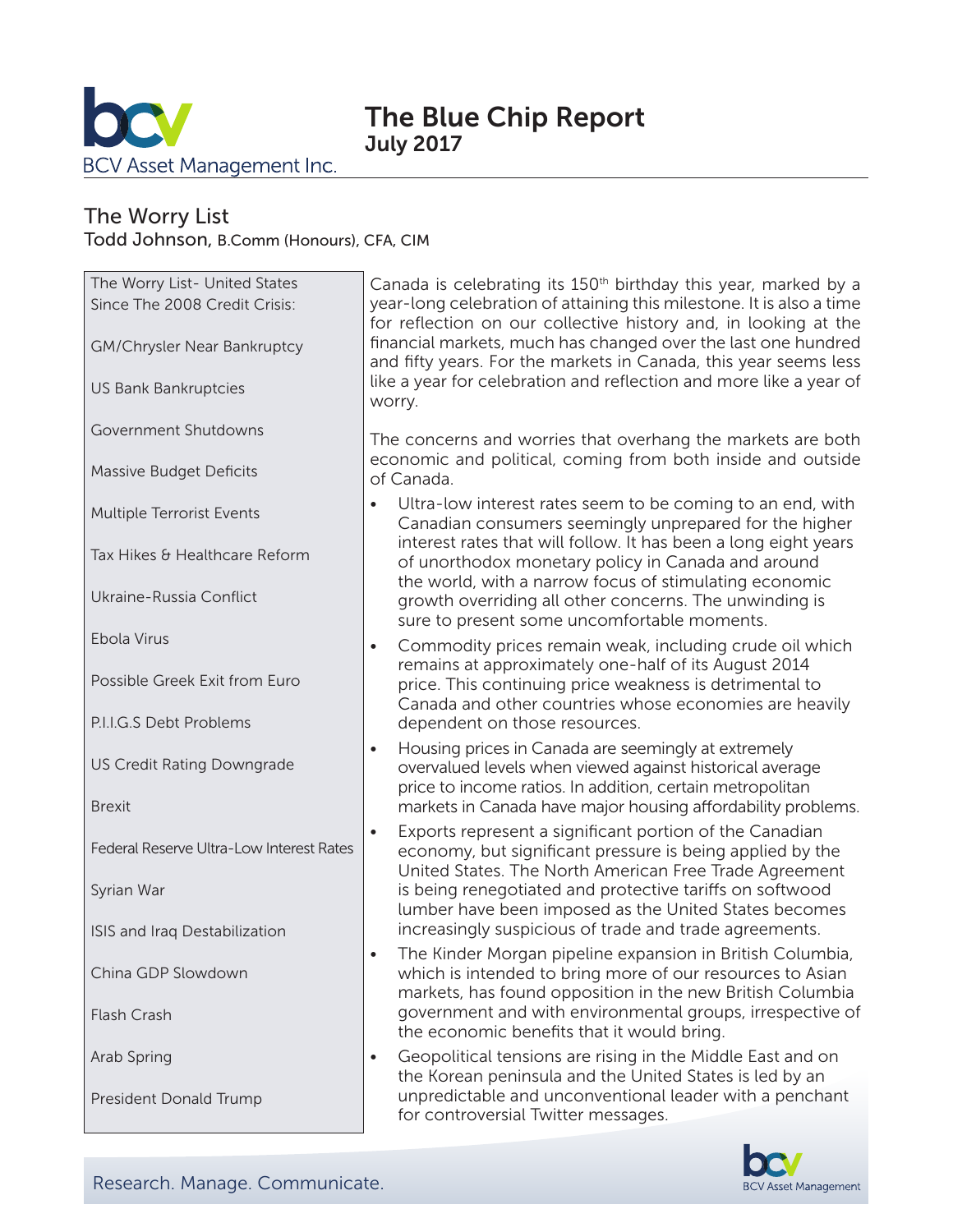There is certainly a fair number of issues to worry about, irrespective of how one is invested. If you are concerned about Canadian financial markets, some combination of these issues could develop into a significant problem and lead to lower stock and bond markets for Canada and the world in general.

However, the problem with focusing too much on today's problems is that while some may have significant long-lasting effects, most resolve themselves over time with little financial impact. If one constantly reacts to potential problems, the portfolio adjustments in aggregate will likely not be positive. Only a small handful of potential problems ultimately turn into real problems that impact financial markets significantly. The so-called Worry List that investors faced in the United States since the financial crisis some eight years ago shows just that. The uncomfortable choice to remain invested even in periods of uncertainty is generally the most profitable over the long term.

So, as you celebrate Canada's 150<sup>th</sup> anniversary, do not worry too much about financial markets and your portfolio. Canada has faced much worse financial and geopolitical challenges before and prospered. A portfolio of quality bonds and dividend-growing companies will prove to be very resilient in these challenging times for Canada.

## Portfolio Update- Healthcare Sector

James McInnis, B.Comm (Honours), CFA

We recently travelled to New York City to participate in the Jefferies Health Care Conference, which allowed us to meet with some of the companies in which we have invested and other healthcare companies, as well as key industry participants, including doctors and politicians. This sector remains a core element of our client portfolios, which we achieve through investing in companies that are listed in the United States. Historically, this sector has offered favourable risk-adjusted returns as revenues have been less correlated with the economy in general because demand for healthcare less sensitive to changes in price or income and because healthcare is generally a non-discretionary expenditure. During four of the past five times that the S&P 500 Index has corrected by 10 percent or more, the healthcare sector declined by less than the index.

| Bear Market                    | S&P 500   | IXJ       | Difference |
|--------------------------------|-----------|-----------|------------|
| November 2015 to February 2016 | $-13.3\%$ | $-14.2\%$ | $-0.9\%$   |
| May 2015 to August 2015        | $-12.4\%$ | $-10.0\%$ | $+2.4%$    |
| April 2011 to October 2011     | $-194%$   | $-13.6%$  | $+5.8%$    |
| April 2010 to July 2010        | $-16.0\%$ | $-10.9%$  | $+5.1%$    |
| October 2007 to March 2009     | $-56.8\%$ | $-41.8%$  | $+15.0\%$  |

Performance of Healthcare Sector During Market Corrections:

IXJ: The iShares Global Healthcare ETF is used as a proxy for the Healthcare Sector. Source: Bloomberg LP

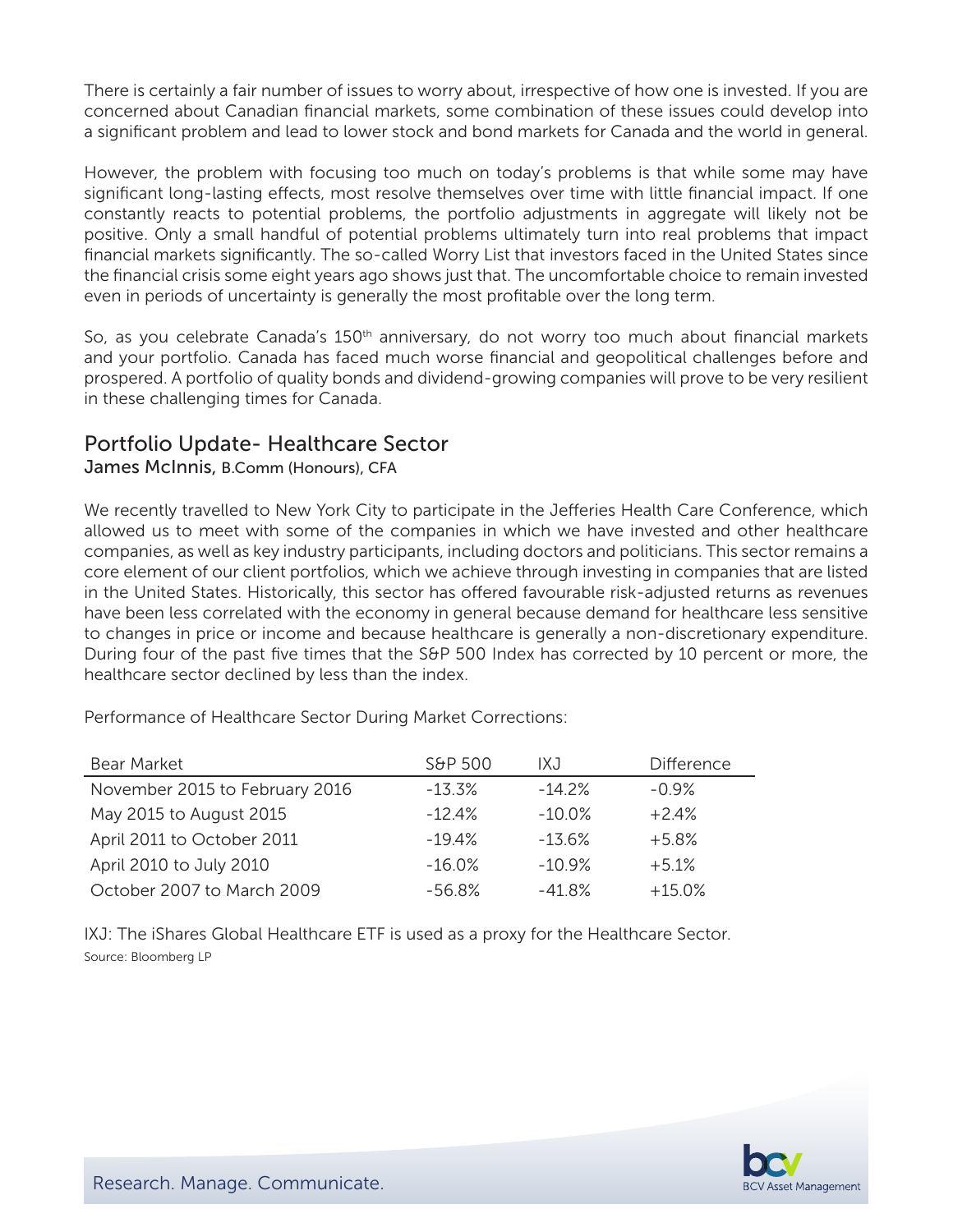The fundamentals of the healthcare sector remain attractive, driven by the twin forces of technology and demographics, which more than offset the risks of pricing pressure and political actions. The aging population in the United States provide a favourable demographic trend, as ten thousand baby boomers are expected to turn 65 each day until 2030. This trend is complimented by the surge of the middle class in India, China and other emerging markets accessing healthcare. Beyond demographics, improvements in technology such as advances in genomics, minimally-invasive technology and robotics are leading to new medicines, earlier detection and improved health outcomes. These advances are often rewarded with higher prices for these products and services.

Obamacare has been a tailwind to the healthcare sector, as millions of uninsured Americans gained access to healthcare benefits, boosting hospital visits and increasing consumption of the goods and services offered by healthcare providers. Any changes to Obamacare that cause less people to be insured or to lower the level of coverage for those who are insured will have the opposite effect. As bottom-up, fundamental analysts, we still have to be mindful of the political situation in Washington because of the potential to adversely impact the pricing of and demand for healthcare products and services.

In our opinion, if there is a cutback in healthcare coverage, it should raise the possibility that tax reform is passed in part by redirecting the savings from healthcare towards tax reductions. In turn, those tax reductions should lead to higher levels of disposable income. The market already appears to be moving higher on this expectation, but it could be premature in our view because the odds of replacing the Patient Protection and Affordable Care Act ('Obamacare') appear low.

Bryan Hanson

Executive Vice President, Medtronic Inc. President, Minimally Invasive Therapies Group

During the conference, we had the opportunity to speak with Bryan Hanson. The Minimally Invasive Therapies Group comprises about one-third of Medtronic's revenue. He explained how innovation in therapies is helping to grow their revenues, citing the upcoming launch of some thirty new robotics products. These products will help to cultivate a shift from open surgeries, which make up 60 percent of surgeries currently, towards minimally invasive surgeries, resulting in better outcomes for patients. These new products are expected to generate material revenue for Medtronic in the 2019 fiscal year.

Alex Gorsky Chairman and CEO, Johnson & Johnson

After conversing with Alex Gorsky, we were left feeling confident in their business plan. At JNJ, technology and big data are being harnessed to improve the medical outcomes for patients. As an example of this approach, they seek to identify conditions earlier with the help of biomarkers, to improve outcomes in areas such as oncology. In their pharmaceuticals division, they have eleven drugs in the pipeline that could be \$1 billion revenue generators by 2021.

We remain optimistic that few changes will be made to Obamacare. The Republican aim is to repeal and replace it with their own American Health Care Act, but we view this as having a low probability of happening. Not all Republicans support this aim and there is no support for it from the Democrats. This is important because even though the Republicans could force such a legislative change by using the budget reconciliation process, they recognize that the absence of bipartisan support will likely mean that the Democrats will litigate those changes as soon as they return to power. The Republicans will be using the reconciliation process to make changes to the tax code later this year, so the fate of the American Health Care Act will soon become apparent.

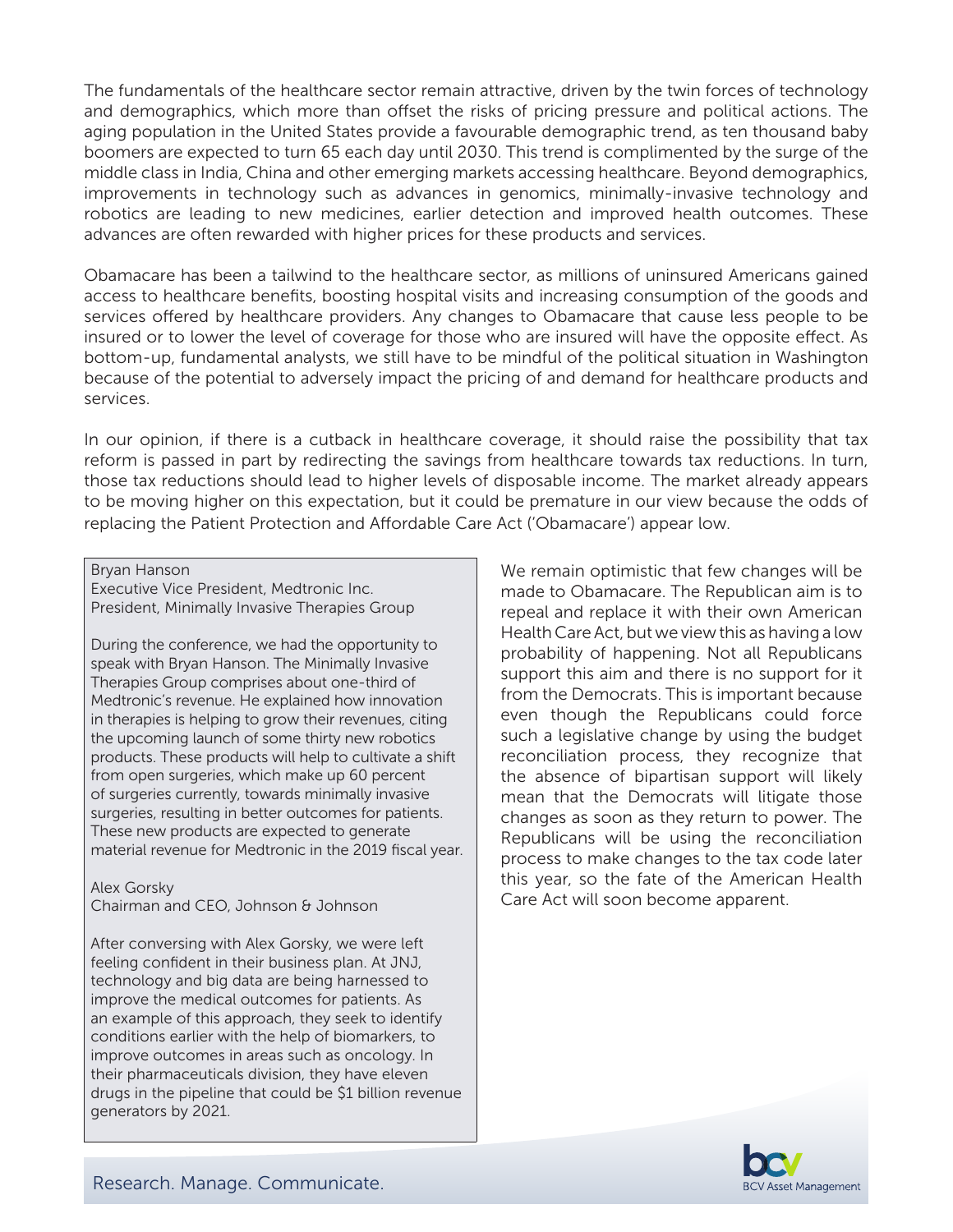The Conference was attended by over four hundred companies, but few attracted our attention as we stay true to our disciplined investment philosophy of focusing on firms that have a proven track record of earnings and dividend growth and are leaders in their industry. These leaders are protected by economic moats- patents, brand recognition, distribution networks, economies of scale and high switching costs- that allow them to generate attractive returns on capital. Dividend growth remains a remains a core focus of our healthcare holdings, even following a flurry of industry consolidation in which some of the companies in which we have invested have made large acquisitions. We remain true to our investment philosophy that has served our clients well for over ten years, owning highquality, blue chip companies that pay a dividend and increase those dividends annually.

## The Chartered Financial Analyst Designation

## Cory Lang, B.Comm (Honours), CPA, CA

The first Saturday in June was probably an unremarkable day for the average investor. With the summer months just around the corner, many people were likely doing every day activities such as working in the yard or planning summer vacations. This was not the case for approximately 182,000 global candidates in the Chartered Financial Analyst® (CFA) Program. The first Saturday in June was the day they sat and wrote an intensive 6-hour exam, and vacations were not on their minds.

So, what is the CFA program and what would induce someone to go through the process of writing three separate six hour exams and study close to 1000 hours to earn the CFA Charter? The CFA Program is widely recognized as the highest distinction in the investment management industry and is globally renowned. Candidates who successfully complete the three exams and have the required work experience to earn the charter have in-depth knowledge of financial and capital markets. In addition, CFA charter holders have strong ethical guidelines and must demonstrate fiduciary responsibilities to clients.

The CFA curriculum includes a broad variety of topics related to investment management. Not only do topics such as economics or equity and fixed income investments get tested on all levels of the CFA exams, there is a strong emphasis on practical application. The subject areas are demanding and can be quite complex. The program provides charter holders with excellent foundational knowledge of financial markets and ensures that it can be effectively applied in real-world scenarios when managing portfolios.

BCV Asset Management believes strongly in the CFA charter. Five members of the investment management team hold the CFA designation and one is a candidate in the program. This provides assurance to clients that their investments are being managed in a professional manner. It also gives clients peace of mind knowing that there is a fiduciary responsibility to always put the client's interest first and foremost when making investment decisions.

According to the CFA Institute, 263 candidates sat for the first CFA exam in June 1963. Thousands of individuals have written the exams since then, typically on the first Saturday of June. So, next June, when you are outside cutting the grass and enjoying the sun, think about the challenging work that 180,000 CFA program candidates are going through. And then realize your investment portfolio is being managed by individuals who have gone through the same process and are diligently striving to achieve positive returns on your portfolio. And then go ahead and plan that next vacation.